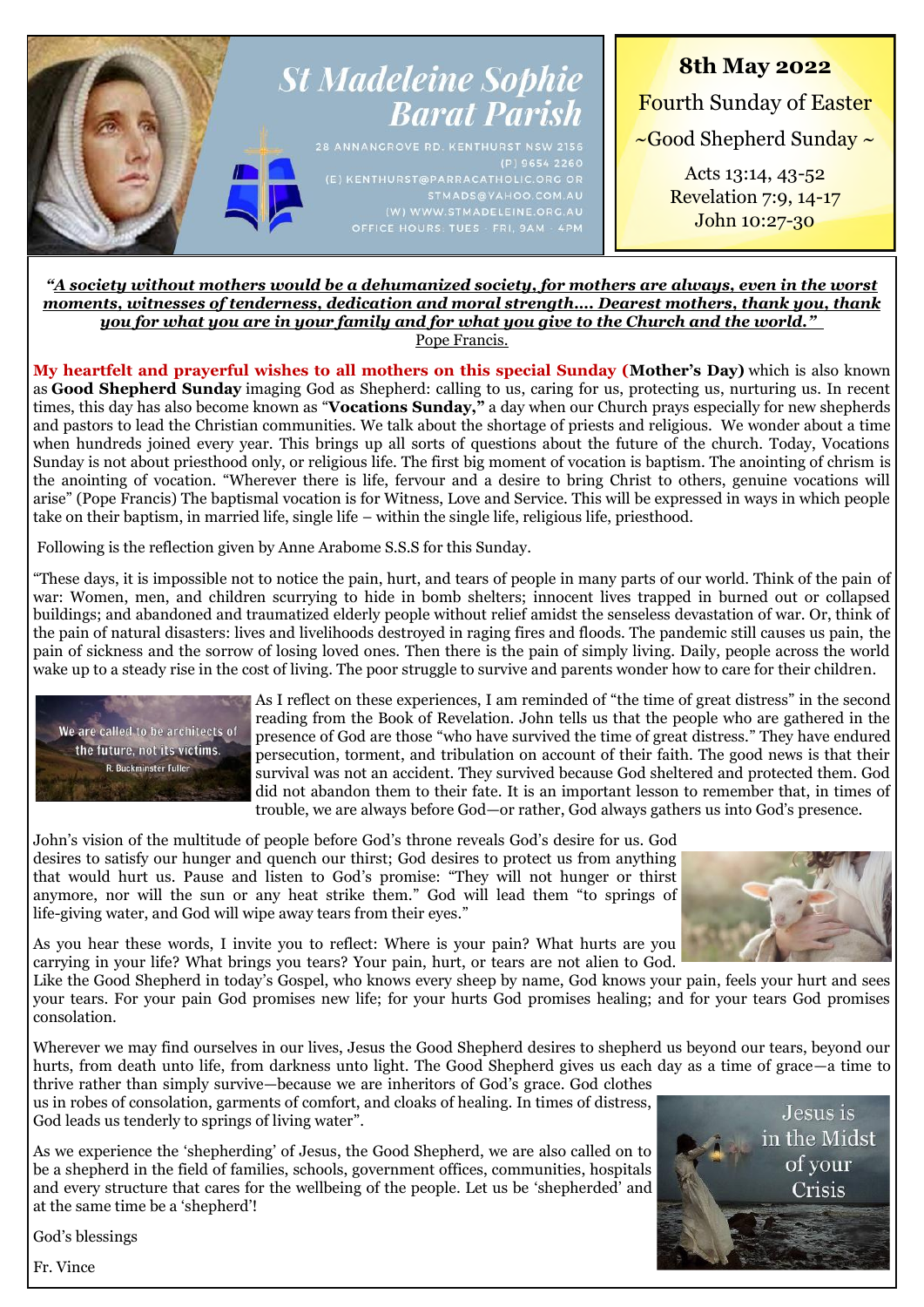# **ARISH NEV**

|  | <b>PRAYER AT ST MADS</b>                                                           |                                                                                                                                                                                                                                                                            |  |  |  |  |
|--|------------------------------------------------------------------------------------|----------------------------------------------------------------------------------------------------------------------------------------------------------------------------------------------------------------------------------------------------------------------------|--|--|--|--|
|  | The Sunday Gospel<br>reflections                                                   | Tuesday at 10.30 am via Zoom. Contact Careyanne<br>0438 791 813 or careyannemoylan@hotmail.com                                                                                                                                                                             |  |  |  |  |
|  | Prayer Group                                                                       | Wednesday after morning Mass at 10am in the St Madeleine centre                                                                                                                                                                                                            |  |  |  |  |
|  | St Mad's Book Club<br>To register contact Careyanne on careyannemoylan@hotmail.com |                                                                                                                                                                                                                                                                            |  |  |  |  |
|  | <b>RCIA</b>                                                                        | For enquires contact Fr Vincent or Parish Office                                                                                                                                                                                                                           |  |  |  |  |
|  | St Mads Care Group                                                                 | Provide parish support and care such as meals, transport, shopping and<br>assistance to members of our parish Contact Bernadette 0418 248 256<br>Thursday after morning Mass & Monday at 7pm Via Zoom: Zoom meeting ID<br>840 2707 2956 Contact Lydia Ceccato & Kay Brooks |  |  |  |  |
|  | St Mads Rosary                                                                     |                                                                                                                                                                                                                                                                            |  |  |  |  |
|  | <b>Baptism</b><br>Preparation                                                      | First Saturday of the month in the St Madeleine centre: Ring/email Parish<br>office for booking 9654 2260 (Tues-Fri 10am-4 pm or stmads@yahoo.com.au)                                                                                                                      |  |  |  |  |

**SOCIAL JUSTICE @ ST MAD'S** May 11<sup>th</sup> PJE Sharing's are quarterly online gatherings for everyone who is interested in Social Justice, Care for Creation or Global Peace. This time, the sharing is also a chance to meet the new Peace, Justice, Ecology Facilitator James [james.atanasious@parracatholic.org](mailto:james.atanasious@parracatholic.org) who is now part of the Peace, Justice & Ecology team within MET. When: Wed *11 May, 6:30–8:00pm* To receive a zoom link, please RSVP to [MET@parracatholic.org](mailto:MET@parracatholic.org)

Congratulations St Vincent de Paul Society: who have launched their Reconciliation Action Plan and also share the A Fairer Australia – [2022 Federal Election Statement](https://www.vinnies.org.au/page/News/National_Media_Releases/National_media_releases_2022/A_Fairer_Australia%E2%80%93federal_election_statement_2022/) 

A man stopped at a flower shop to order some flowers to be wired to his mother who lived two hundred miles away.

As he got out of his car he noticed a young girl sitting on the curb sobbing.

He asked her what was wrong and she replied, "I wanted to buy a red rose for my mother.

But I only have seventy-five cents, and a rose costs two dollars."

The man smiled and said, "Come on in with me. I'll buy you a rose."

He bought the little girl her rose and ordered his own mother's flowers.

As they were leaving he offered the girl a ride home.

She said, "Yes, please! You can take me to my mother."

She directed him to a cemetery, where she placed the rose on a freshly dug grave.

The man returned to the flower shop, canceled the wire order, picked up a bouquet and drove the two hundred miles to his mother's house.

#### **Pope Francis' Prayer Intention for May**

**We pray for all young people, called to live life to the fullest; may they see in Mary's life the way to listen, the depth of discernment, the courage that faith generates, and the dedication to service.**

#### **PIETY SHOP**

Are you looking for a gift for a special person for Holy Communion, Confirmation, Baptism & Birthdays? Come and have a look in the piety shop.

We have an ever changing array of gifts and religious items. Special orders are welcome too. We are open after every weekend mass.

Contact Sandra Tabone on 0413272400 for any special requests.



**Music Coordinators:** Alexandra Mifsud, Selina Calleia & Joan Sattler **Junior Ministers Coordinator:** Maree McNeil **Children's Liturgy Coordinator:** Deb Rankin **Baptism Preparation**: Angelique Easton **RCIA Coordinator**: Steve Fry **Playgroup Coordinator:** 

*Please come to the Catechists Commissioning Mass on Sunday 5th June at 10am, to join in a prayer of thanks and blessing for our tireless catechist volunteers. Morning tea to follow.*

*Welcome to all of the families who have joined us for scripture at our local schools.*

*We also welcome all our sacramental program families and parishioners who have prayed for children as they have prepared for the sacraments.*

#### **PARISH VOLUNTEER COORDINATORS**

**SRE Coordinator:** Maureen Jones **Friendship Group**: Jenny Puleo **Ministry to the Nursing Homes Coordinator:**  Suzanne Kingston-Hunt **Adult Faith Formation:** Careyanne Moylan **Property Maintenance Manager:** Rick Jones **Piety Shop**: Sandra Tabone

## **Planned Giving Program**

ourney i<mark>n</mark> faith

On behalf of the Parish Community, I would like to thank you so much for your ongoing support, which has been very vital to keep our Parish going strong. You can drop off the envelopes at the parish office or you can do it electronically to: **Account Name : Kenthurst Catholic Church BSB Account Number : 00000388**

**Parishioners wishing to donate or pledge their giving via direct debit, please pick up the form at the church and submit to Fr Vincent after completion**

**Thank you for your generosity!**

**LAST WEEK'S COLLECTIONS:** 1st Collection (for Diocese) = \$1,325.35  $2$ nd Collection (for Parish)<br>Envelopes = \$1,357 Loose = \$1,300.45  $Envelopes = $1,357$ Avg weekly Credit cards, direct debit \$1,855.76

*Congratulations to Leo Jeffrey who will receive the Sacrament of Baptism this weekend!*

## *PARISH PRAYER REQUESTS:*



*For the dearly departed:* Mavis Joan O'Brien, Paul Cascun, Paul Castelino, Mary Cumbo, Joan Carroll, James McGirr, Rosa Maria & Francesco Nati, Immaculata & Oreste Amministratore, Kenneth McLachlan, Joe Fuda, Matteo Desanti, Annamaria Boffo, Adelaide & David Baldi, John, Phylis & Walter de la Hoyde, Christy & Breda Sherlock, Martin Mileto, Michele Vaccarella

*Please pray for the sick:* Antonia Desanti, Joseph Spina, John Dal Ben and Jennifer Burgess

*If you would like someone to be included among these requests, please let us know by email, phone call, or by dropping a note in the locked box outside the parish office.*

**Altar Linen Coordinator:** Catherine Diekman **Parish Council Chair**: Patrick Tuttle **Finance Committee Chair**: Carl Mathias **Welcomers Coordinator:**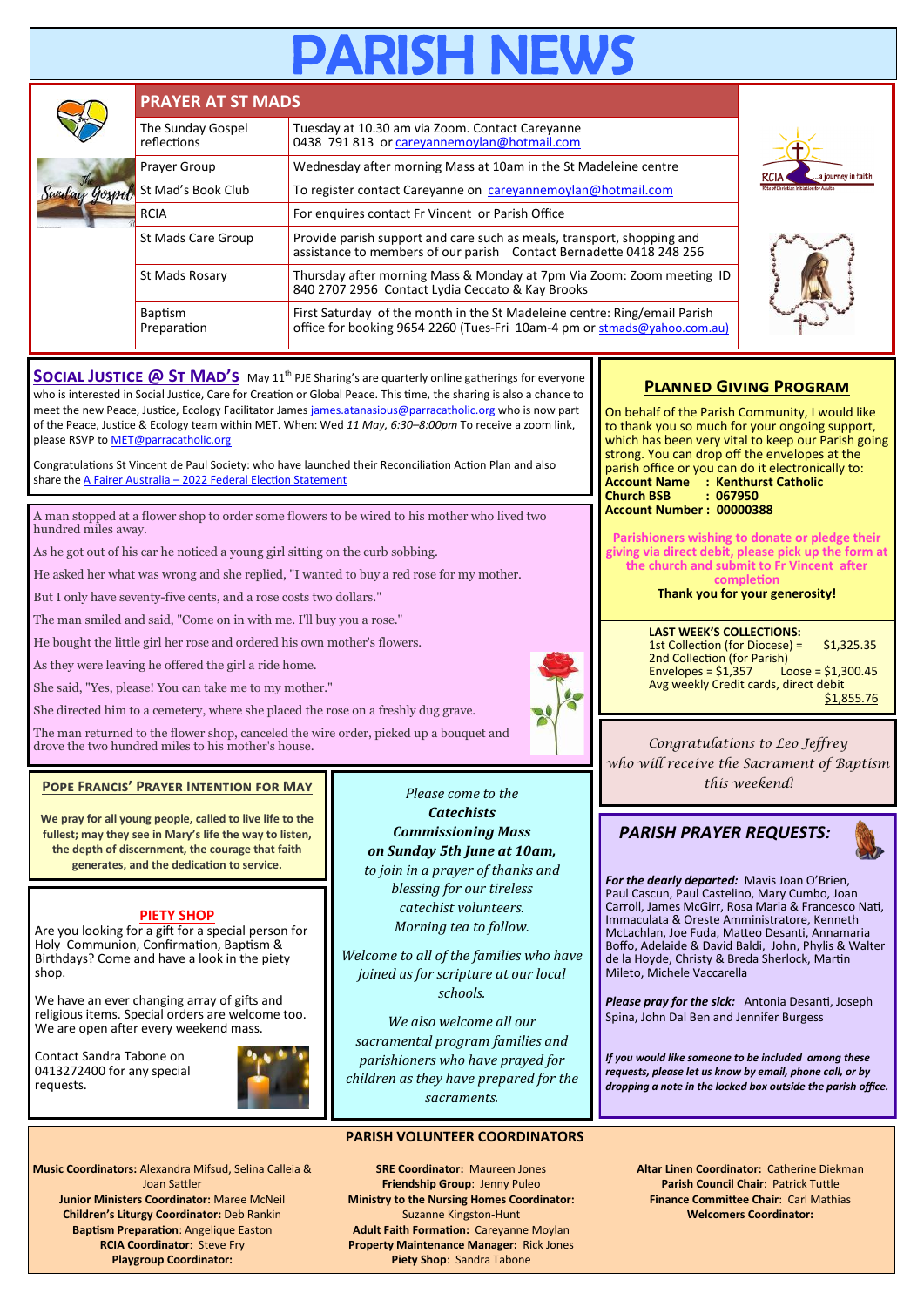**PARISH TEAM Parish Priest**

Rev Vincent Savarimuthu

**Deacon** Michael Tan

**Parish Secretaries** Sandra De Nardi Susie Lee

**Sacramental Coordinator** Sandra De Nardi

**St Madeleine's Primary School** Phone: 9654 6751 Principal: Mrs Barbara Young

> **Marian College** Phone: 9654 6700 Principal: Dr Gavin Hays

### **PARISH SERVICES**

**Weekend Masses**: Saturday 5.30pm Sunday 8:00am, 10:00 am, 5.30pm

**Children's Liturgy** TBA **Weekday Masses** 

9:15 - Tuesdays to Fridays 9:45—10:15 Fridays - Adoration

**Prayer Group:** Wednesdays after the 9.15 am Mass

**Reconciliation:** Saturday 5.00pm **Baptisms:** Every Sunday at 11:20

(Must make a booking) **Weddings:** By appointment

**Our Lady of Fatima Feast Day: 13 May**



Between May 13 and October 13, 1917, three Portuguese children–Francisco and Jacinta Marto and their cousin Lucia dos Santos– received apparitions of Our Lady at Cova da Iria near Fatima, a city 110 miles north of Lisbon. Mary asked the children to pray the rosary for world peace, for the end of World War I, for sinners, and for the conversion of Russia.

Mary gave the children three secrets. Following the deaths of Francisco and Jacinta in 1919 and 1920 respectively, Lucia revealed the first secret in 1927. It concerned devotion to the Immaculate Heart of Mary. The second secret was a vision of hell. When Lucia grew up she became a Carmelite nun and died in 2005 at the age of 97.

Pope John Paul II directed the Holy See's Secretary of State to reveal the third secret in 2000; it spoke of a "bishop in white" who was shot by a group of soldiers who fired bullets and arrows into him. Many people linked this vision to the assassination attempt against Pope John Paul II in St. Peter's Square on May 13, 1981.

The feast of Our Lady of Fatima was approved by the local bishop in 1930; it was added to the Church's worldwide calendar in 2002.

*https://www.franciscanmedia.org/saint-of-the-day*

## **CALLING FOR VOLUNTEERS**

**Please provide your details to the Parish Office if you can help as a reader, welcomer, musician, singer, sacristan, with flowers or with cleaning.**

Calling All Volunteers!







**Oakhill College is having our annual Gala Day on Saturday 14th May**

**Join us for rides, sports, stalls and so much more**

**Tickets are on sale for our Raffle with \$30,000 worth of prizes including a brand new Hyundai i30.**

**Visit: www.oakhill.ns w.edu.au/communit y/parents-and-friends**



#### **Children's Liturgy**

**St Madeleine's Centre at**

**10am to coincide with the 10am Family Mass**

Deb Rankin Children's Liturgy Co-ordinator

#### **Sacramental Program**

Please continue to pray for our children who will be confirmed on **Friday, 13 May** and **Sunday, 15 May**.

All documents for **Reconciliation** to be dropped in at the parish office by **Friday, 27 May 2022. Parent Information evening** will be held on **Tuesday, 31 May** at 4.30pm and 7pm.

Sandra - stmads.sacraments@gmail.com m.0410 587 735



#### **Position Vacant: Fundraising Campaigns Manager Put Your Faith Into Action For the Common Good**

Parramatta Catholic Foundation is seeking a dynamic Fundraising Campaigns Manager, following Bronwyn Muir's retirement. This is a heart-warming, for-purpose vocational opportunity to put your faith into action, supporting our mission to share Christ's message of love and salvation with all. The role is pivotal to nurturing faith, hope and charity throughout Western Sydney and the Blue Mountains through the Diocese of Parramatta's ministries including our Holy Spirit Seminary, Clergy Support Foundation (caring for retired and ill priests), Confraternity of Christian Doctrine (Special Religious Education) and Catholic Care's social welfare services. For information please call Dianne Wigan, Head of Fundraising on 0408 922 478.

#### **Position Vacant: Senior Administrative Support Coordinator**

The Diocese of Parramatta is seeking an experienced person for a full or part-time (4 days a week) role in our Governance, Risk, Compliance and Assurance team. You will have extensive experience in providing high-level administration support, and a customer-focused and 'can-do' attitude. If you would like to know more about the role and to obtain a copy of the Position Description, please contact Nevine Piperides at REACH Human Resources, [nevine@reachhr.com.au o](mailto:nevine@reachhr.com.au)r 0418 698 327.

#### **Peace Justice and Ecology Sharing on Zoom - Wednesday, 11 May**

Peace, Justice & Ecology Sharings are quarterly online gatherings for everyone who is interested in Social Justice, Care for Creation or Global Peace. They are an opportunity to connect, meet like-minded people, find out and discuss what is currently happening in the Peace, Justice & Ecology space. This time, the sharing is also a chance to meet the new Peace, Justice, Ecology Facilitator James. You are invited to join the conversation, Wednesday 11 May, 6:30-8:00pm.

To receive a zoom link, please RSVP to <MET@parracatholic.org>

#### **Marriage Preparation Courses in 2022**

Getting married in 2022? Let the Diocese of Parramatta help you prepare. Visit [www.parracatholic.org/](http://www.parracatholic.org/pmp) [pmp](http://www.parracatholic.org/pmp) to view weekend course dates, to book and pay. An online preparation called *SmartLoving* can also be booked via the website. For more information, email [met@parracatholic.org](mailto:met@parracatholic.org) or phone Karin on 0403 305 431 or Marisa on 0412 280 017.

#### **View the draft Diocesan synthesis for the Synod of Bishops**

All are invited to **VIEW** the online version of the draft synthesis from the Diocese of Parramatta Writing Committee for the Synod of Bishops 2023. Visit [https://parracatholic.org/synod](https://parracatholic.org/synod-of-bishops/)-of-bishops/ and email [met@parracatholic.org](mailto:met@parracatholic.org) with your reflections. The Diocese of Parramatta is a 'listening Church' we invite continued dialogue through both the website and direct email address.

#### **Youth Ministry Leadership Pathway**

A new pathway for leadership in youth ministry is here! Duc In Altum is an initiative of Catholic Youth Parramatta designed to provide practical youth ministry training, build community between youth leaders across the Diocese, and offer intentional time for prayer and reflection. For more information and details to sign up visit [parracatholic.org/ducinaltum/](https://parracatholic.org/ducinaltum/) or email [qwayne.guevara@parracatholic.org](mailto:qwayne.guevara@parracatholic.org)